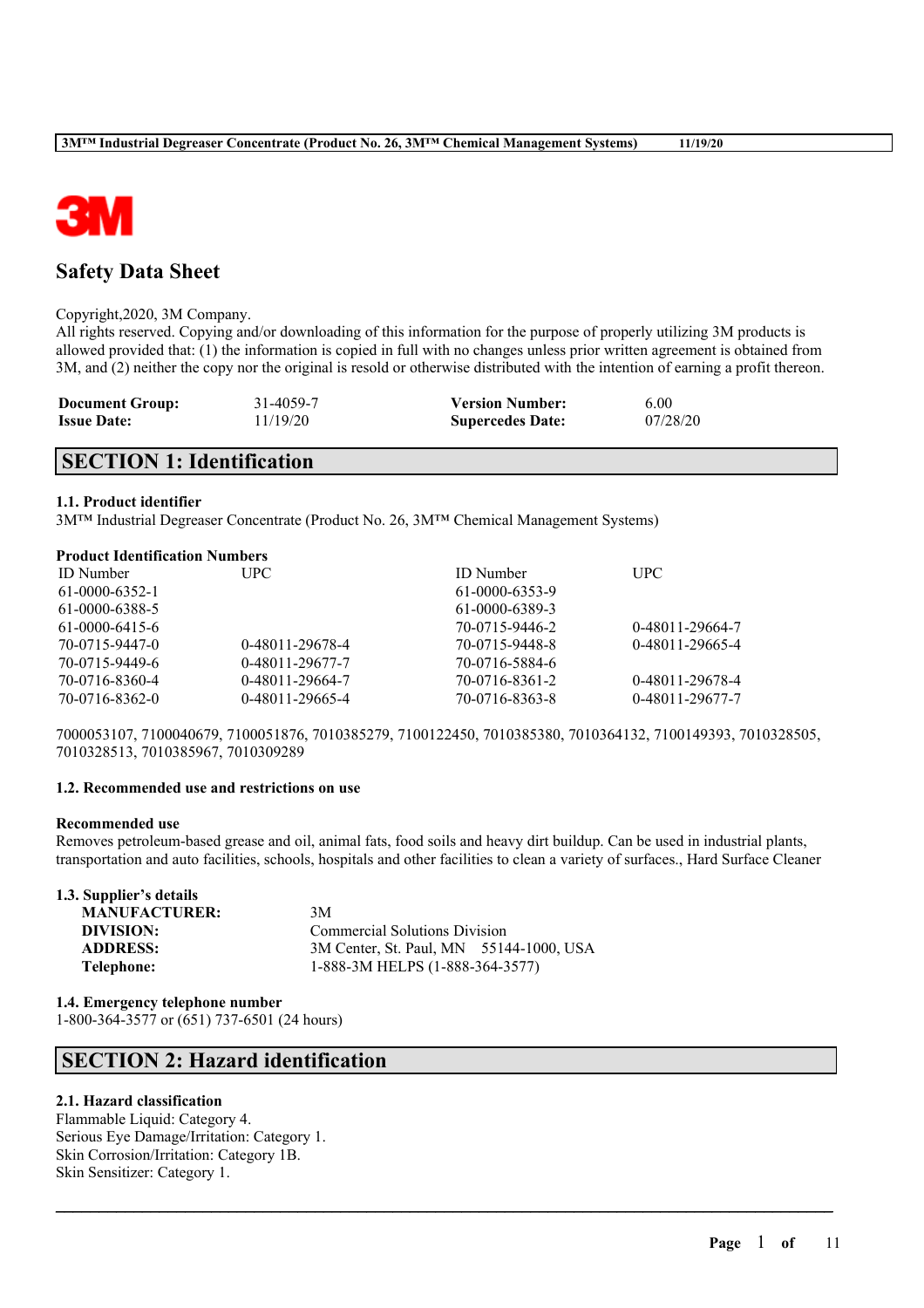Reproductive Toxicity: Category 2.

**2.2. Label elements Signal word** Danger

**Symbols** Corrosion | Exclamation mark | Health Hazard |

**Pictograms**



**Hazard Statements** Combustible liquid.

Causes severe skin burns and eye damage. May cause an allergic skin reaction. Suspected of damaging fertility or the unborn child.

## **Precautionary Statements**

### **Prevention:**

Obtain special instructions before use. Do not handle until all safety precautions have been read and understood. Keep away from heat/sparks/open flames/hot surfaces. - No smoking. Do not breathe dust/fume/gas/mist/vapors/spray. Wear protective gloves, protective clothing, and eye/face protection. Wash thoroughly after handling. Contaminated work clothing must not be allowed out of the workplace.

## **Response:**

IF INHALED: Remove person to fresh air and keep comfortable for breathing. IF ON SKIN (or hair): Take off immediately all contaminated clothing. Rinse skin with water/shower. IF IN EYES: Rinse cautiously with water for several minutes. Remove contact lenses, if present and easy to do. Continue rinsing. Immediately call a POISON CENTER or doctor/physician. If skin irritation or rash occurs: Get medical advice/attention. Wash contaminated clothing before reuse. IF SWALLOWED: Rinse mouth. Do NOT induce vomiting. In case of fire: Use a fire fighting agent suitable for flammable liquids such as dry chemical or carbon dioxide to extinguish.

### **Storage:**

Store in a well-ventilated place. Keep cool. Store locked up.

#### **Disposal:**

Dispose of contents/container in accordance with applicable local/regional/national/international regulations.

 $\mathcal{L}_\mathcal{L} = \mathcal{L}_\mathcal{L} = \mathcal{L}_\mathcal{L} = \mathcal{L}_\mathcal{L} = \mathcal{L}_\mathcal{L} = \mathcal{L}_\mathcal{L} = \mathcal{L}_\mathcal{L} = \mathcal{L}_\mathcal{L} = \mathcal{L}_\mathcal{L} = \mathcal{L}_\mathcal{L} = \mathcal{L}_\mathcal{L} = \mathcal{L}_\mathcal{L} = \mathcal{L}_\mathcal{L} = \mathcal{L}_\mathcal{L} = \mathcal{L}_\mathcal{L} = \mathcal{L}_\mathcal{L} = \mathcal{L}_\mathcal{L}$ 

## **2.3. Hazards not otherwise classified**

May cause chemical gastrointestinal burns.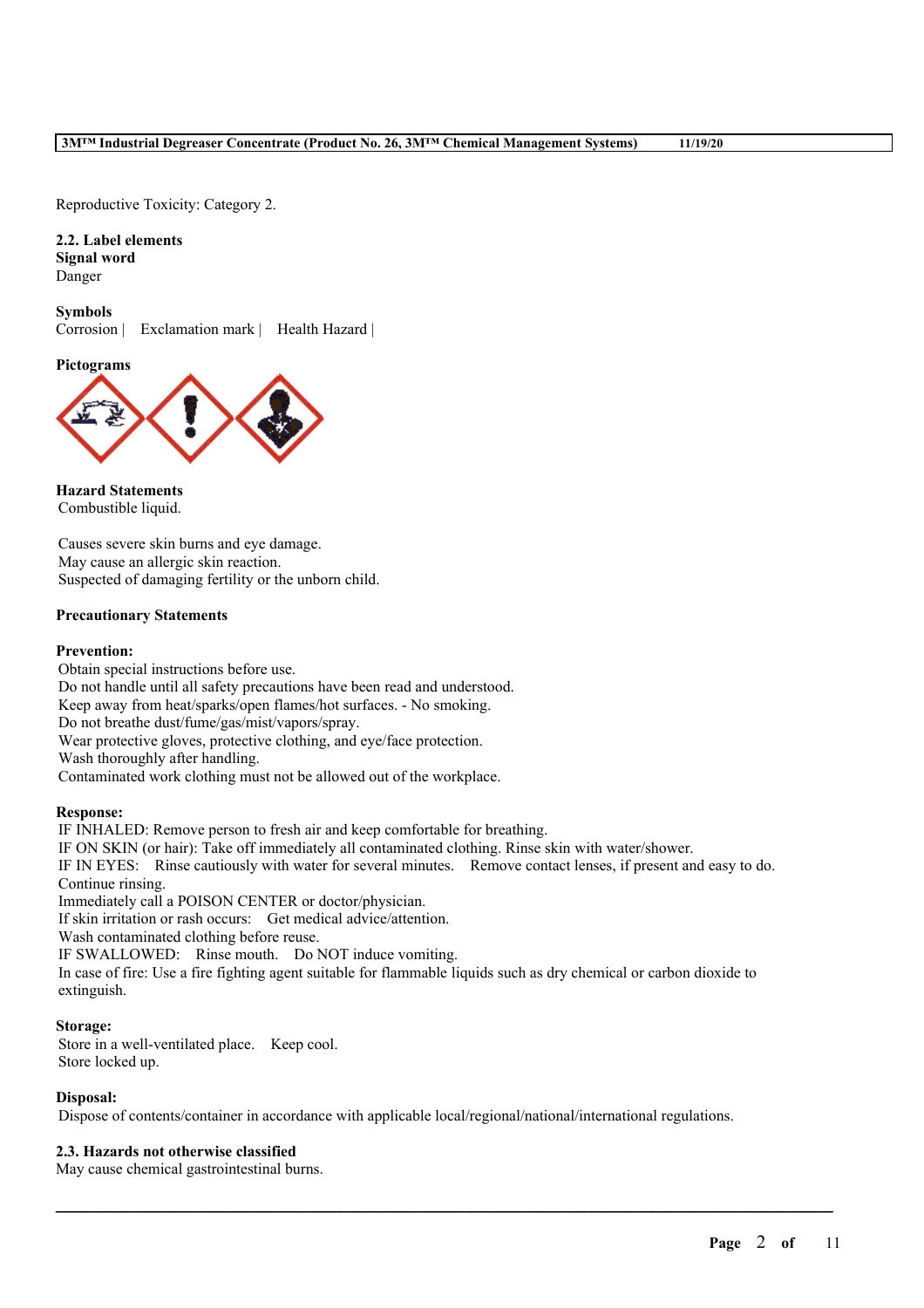37% of the mixture consists of ingredients of unknown acute oral toxicity. 37% of the mixture consists of ingredients of unknown acute dermal toxicity.

# **SECTION 3: Composition/information on ingredients**

| Ingredient                                                         | <b>C.A.S. No.</b> | $%$ by Wt                   |
|--------------------------------------------------------------------|-------------------|-----------------------------|
| 2-AMINOISOBUTANOL                                                  | $124 - 68 - 5$    | 40 Trade Secret *<br>$15 -$ |
| Alcohols, C8-10, ethers with polyethylene-polypropylene 68154-99-4 |                   | 40 Trade Secret *<br>$15 -$ |
| glycol monobenzyl ether                                            |                   |                             |
| <b>WATER</b>                                                       | 7732-18-5         | 10 - 30 Trade Secret *      |
| 2-(2-ETHYLHEXYLOXY)ETHANOL                                         | 1559-35-9         | 10 Trade Secret *<br>$5 -$  |
| Quaternary Ammonium Chloride                                       | 68610-19-5        | 5 - 10 Trade Secret *       |
| 2-Methylamino-2-methyl-1-propanol                                  | 27646-80-6        | $\leq$ 5 Trade Secret *     |
| DIETHYLENE GLYCOL MONO(2-ETHYLHEXYL)                               | $1559 - 36 - 0$   | 1 - 5 Trade Secret *        |
| <b>ETHER</b>                                                       |                   |                             |
| ISOPROPYL ALCOHOL                                                  | $67-63-0$         | 1 - 5 Trade Secret *        |
| Fragrance                                                          | Trade Secret*     | $\leq$ 1 Trade Secret $*$   |
| Acid Red 52                                                        | 3520-42-1         | $< 0.5$ Trade Secret $*$    |
| Acid Violet 12                                                     | 6625-46-3         | $< 0.5$ Trade Secret $*$    |

\*The specific chemical identity and/or exact percentage (concentration) of this composition has been withheld as a trade secret.

## **SECTION 4: First aid measures**

## **4.1. Description of first aid measures**

## **Inhalation:**

Remove person to fresh air. If you feel unwell, get medical attention.

## **Skin Contact:**

Immediately flush with large amounts of water for at least 15 minutes. Remove contaminated clothing. Get immediate medical attention. Wash clothing before reuse.

## **Eye Contact:**

Immediately flush with large amounts of water for at least 15 minutes. Remove contact lenses if easy to do. Continue rinsing. Immediately get medical attention.

## **If Swallowed:**

Rinse mouth. Do not induce vomiting. Get immediate medical attention.

## **4.2. Most important symptoms and effects, both acute and delayed**

See Section 11.1. Information on toxicological effects.

## **4.3. Indication of any immediate medical attention and special treatment required**

Not applicable.

## **SECTION 5: Fire-fighting measures**

## **5.1. Suitable extinguishing media**

In case of fire: Use a fire fighting agent suitable for flammable liquids such as dry chemical or carbon dioxide to extinguish.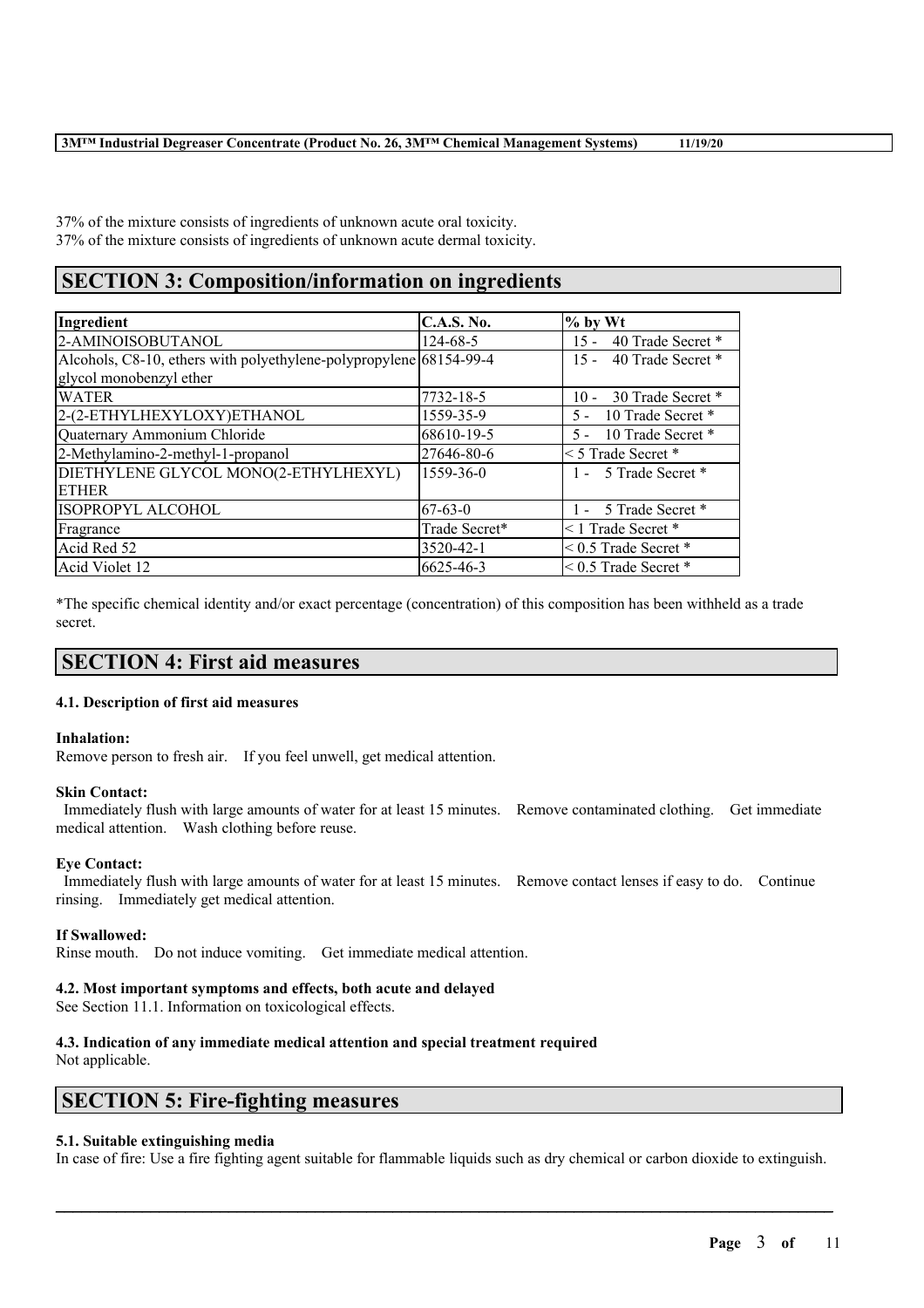## **5.2. Special hazards arising from the substance or mixture**

Closed containers exposed to heat from fire may build pressure and explode.

## **Hazardous Decomposition or By-Products**

| Substance       | <b>Condition</b>  |
|-----------------|-------------------|
| Carbon monoxide | During Combustion |
| Carbon dioxide  | During Combustion |

## **5.3. Special protective actions for fire-fighters**

Water may not effectively extinguish fire; however, it should be used to keep fire-exposed containers and surfaces cool and prevent explosive rupture. Wear full protective clothing, including helmet, self-contained, positive pressure or pressure demand breathing apparatus, bunker coat and pants, bands around arms, waist and legs, face mask, and protective covering for exposed areas of the head.

## **SECTION 6: Accidental release measures**

## **6.1. Personal precautions, protective equipment and emergency procedures**

Evacuate area. Keep away from heat/sparks/open flames/hot surfaces. - No smoking. Use only non-sparking tools. Ventilate the area with fresh air. For large spill, or spills in confined spaces, provide mechanical ventilation to disperse or exhaust vapors, in accordance with good industrial hygiene practice. Warning! A motor could be an ignition source and could cause flammable gases or vapors in the spill area to burn or explode. Refer to other sections of this SDS for information regarding physical and health hazards, respiratory protection, ventilation, and personal protective equipment.

## **6.2. Environmental precautions**

Avoid release to the environment. For larger spills, cover drains and build dikes to prevent entry into sewer systems or bodies of water.

## **6.3. Methods and material for containment and cleaning up**

Contain spill. Working from around the edges of the spill inward, cover with bentonite, vermiculite, or commercially available inorganic absorbent material. Mix in sufficient absorbent until it appears dry. Remember, adding an absorbent material does not remove a physical, health, or environmental hazard. Collect as much of the spilled material as possible using non-sparking tools. Place in a closed container approved for transportation by appropriate authorities. Clean up residue with water. Seal the container. Dispose of collected material as soon as possible in accordance with applicable local/regional/national/international regulations.

# **SECTION 7: Handling and storage**

## **7.1. Precautions for safe handling**

For industrial/occupational use only. Not for consumer sale or use. This product is not intended to be used without prior dilution as specified on the product label. Grounding or safety shoes with electrostatic dissipating soles (ESD) are not required with a chemical dispensing system. Keep out of reach of children. Do not handle until all safety precautions have been read and understood. Keep away from heat/sparks/open flames/hot surfaces. - No smoking. Do not breathe dust/fume/gas/mist/vapors/spray. Do not get in eyes, on skin, or on clothing. Do not eat, drink or smoke when using this product. Wash thoroughly after handling. Contaminated work clothing should not be allowed out of the workplace. Avoid release to the environment. Wash contaminated clothing before reuse. Avoid contact with oxidizing agents (eg. chlorine, chromic acid etc.) Use personal protective equipment (gloves, respirators, etc.) as required.

 $\mathcal{L}_\mathcal{L} = \mathcal{L}_\mathcal{L} = \mathcal{L}_\mathcal{L} = \mathcal{L}_\mathcal{L} = \mathcal{L}_\mathcal{L} = \mathcal{L}_\mathcal{L} = \mathcal{L}_\mathcal{L} = \mathcal{L}_\mathcal{L} = \mathcal{L}_\mathcal{L} = \mathcal{L}_\mathcal{L} = \mathcal{L}_\mathcal{L} = \mathcal{L}_\mathcal{L} = \mathcal{L}_\mathcal{L} = \mathcal{L}_\mathcal{L} = \mathcal{L}_\mathcal{L} = \mathcal{L}_\mathcal{L} = \mathcal{L}_\mathcal{L}$ 

## **7.2. Conditions for safe storage including any incompatibilities**

Store in a well-ventilated place. Keep cool. Store away from acids. Store away from oxidizing agents.

# **SECTION 8: Exposure controls/personal protection**

## **8.1. Control parameters**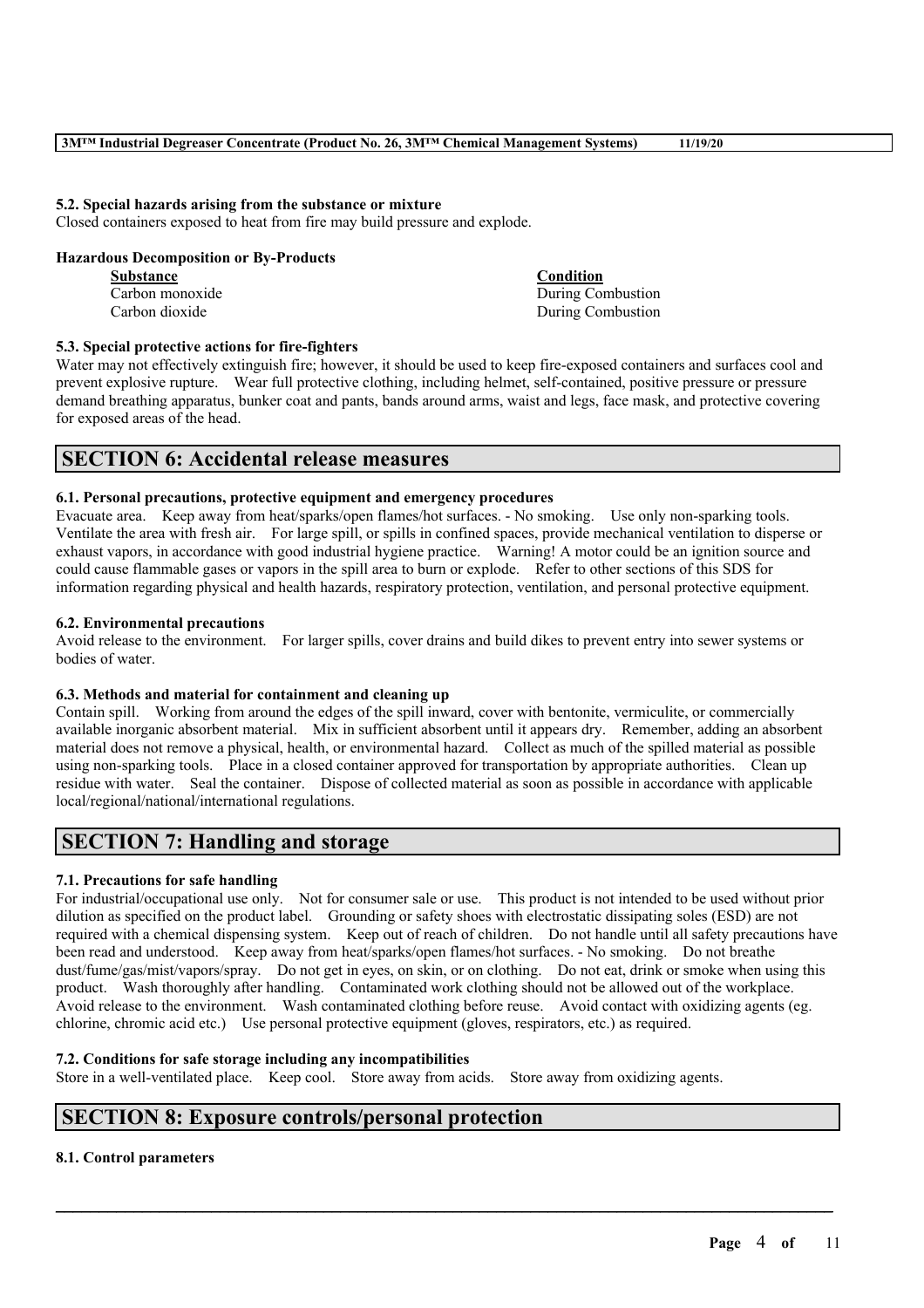## **3M™ Industrial Degreaser Concentrate (Product No. 26, 3M™ Chemical Management Systems) 11/19/20**

### **Occupational exposure limits**

If a component is disclosed in section 3 but does not appear in the table below, an occupational exposure limit is not available for the component.

| <b>Ingredient</b>        | $\mathsf{IC.A.S.}\,\mathsf{No.}$ | Agency | Limit type                                         | Additional Comments |
|--------------------------|----------------------------------|--------|----------------------------------------------------|---------------------|
| <b>ISOPROPYL ALCOHOL</b> | $67-63-0$                        | ACGIH  | TWA:200 ppm;STEL:400 ppm   A4: Not class. as human |                     |
|                          |                                  |        |                                                    | l carcin            |
| IISOPROPYL ALCOHOL       | $67-63-0$                        | IOSHA  | (TWA:980 mg/m3(400 ppm)                            |                     |

ACGIH : American Conference of Governmental Industrial Hygienists

AIHA : American Industrial Hygiene Association

CMRG : Chemical Manufacturer's Recommended Guidelines

OSHA : United States Department of Labor - Occupational Safety and Health Administration

TWA: Time-Weighted-Average

STEL: Short Term Exposure Limit

CEIL: Ceiling

## **8.2. Exposure controls**

## **8.2.1. Engineering controls**

NOTE: When used with a chemical dispensing system as directed, special ventilation is not required. Use general dilution ventilation and/or local exhaust ventilation to control airborne exposures to below relevant Exposure Limits and/or control dust/fume/gas/mist/vapors/spray. If ventilation is not adequate, use respiratory protection equipment.

## **8.2.2. Personal protective equipment (PPE)**

#### **Eye/face protection**

NOTE: When used with a chemical dispensing system as directed, eye contact with the concentrate is not expected to occur. If the product is not used with a chemical dispensing system or if there is an accidental release, wear protective eye/face protection. Select and use eye/face protection to prevent contact based on the results of an exposure assessment. The following eye/face protection(s) are recommended: Full Face Shield

Indirect Vented Goggles

## **Skin/hand protection**

NOTE: When used with a chemical dispensing system as directed, skin contact with the concentrate is not expected to occur. If product is not used with a chemical dispensing system or if there is an accidental release:

Select and use gloves and/or protective clothing approved to relevant local standards to prevent skin contact based on the results of an exposure assessment. Selection should be based on use factors such as exposure levels, concentration of the substance or mixture, frequency and duration, physical challenges such as temperature extremes, and other use conditions. Consult with your glove and/or protective clothing manufacturer for selection of appropriate compatible gloves/protective clothing.

Note: Nitrile gloves may be worn over polymer laminate gloves to improve dexterity.

Gloves made from the following material(s) are recommended: Polymer laminate

If this product is used in a manner that presents a higher potential for exposure (eg. spraying, high splash potential etc.), then use of protective coveralls may be necessary.

If product is not used with a chemical dispensing system or if there is an accidental release:

Select and use body protection to prevent contact based on the results of an exposure assessment. The following protective clothing material(s) are recommended:

Apron - polymer laminate

#### **Respiratory protection**

NOTE: When used with a chemical dispensing system as directed, respiratory protection is not required.

If product is not used with a chemical dispensing system or if there is an accidental release:

An exposure assessment may be needed to decide if a respirator is required. If a respirator is needed, use respirators as part of a full respiratory protection program. Based on the results of the exposure assessment, select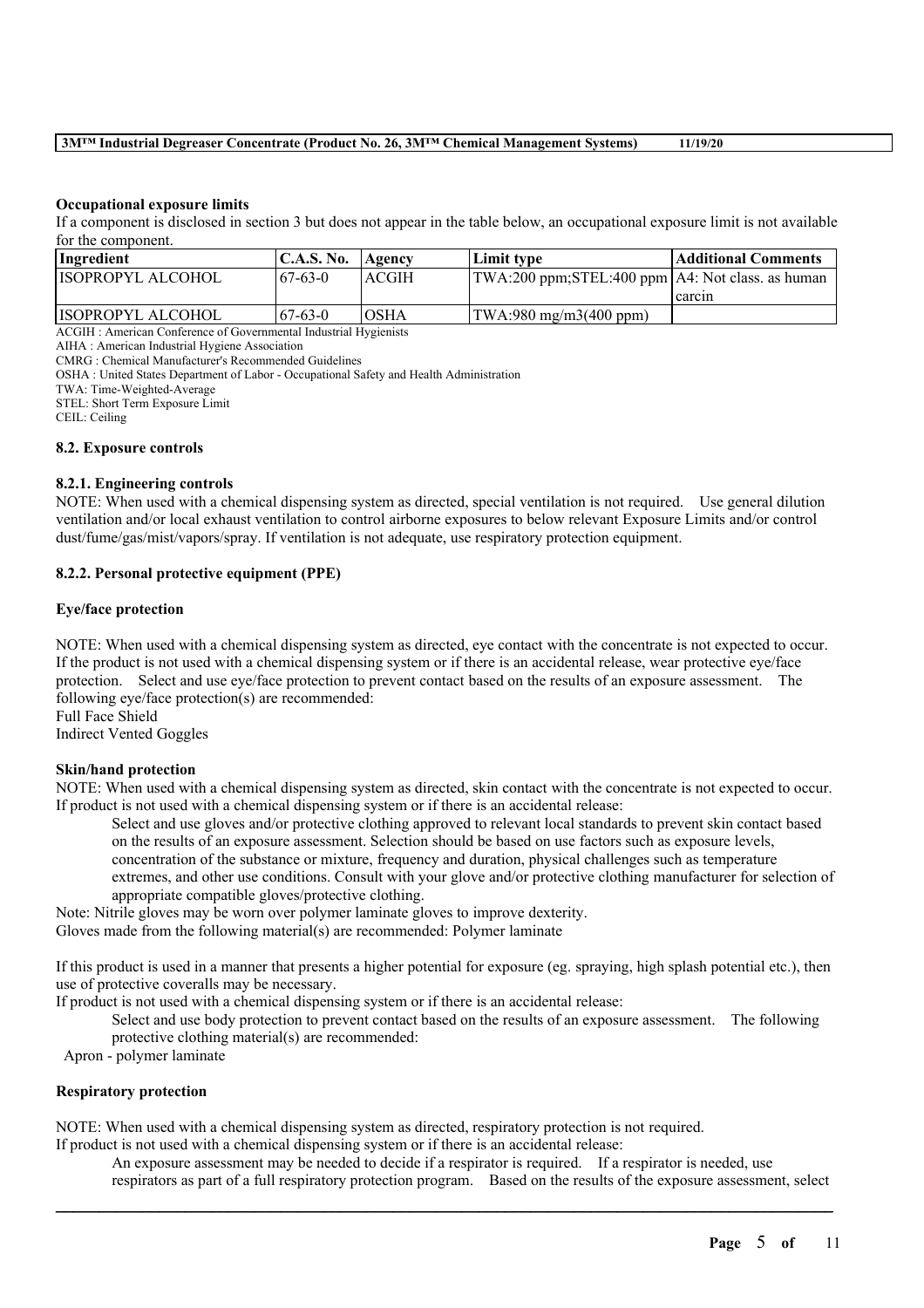from the following respirator type(s) to reduce inhalation exposure:

Half facepiece or full facepiece air-purifying respirator suitable for organic vapors and particulates

For questions about suitability for a specific application, consult with your respirator manufacturer.

# **SECTION 9: Physical and chemical properties**

#### **9.1. Information on basic physical and chemical properties Appearance**

| $A$ ppeal allyc                           |                                                    |
|-------------------------------------------|----------------------------------------------------|
| <b>Physical state</b>                     | Liquid                                             |
| Color                                     | Red                                                |
| Odor                                      | Mild Clean, Fresh Odor                             |
| <b>Odor threshold</b>                     | No Data Available                                  |
|                                           |                                                    |
| pН                                        | 10.5 - 11.5 Units not avail. or not appl.          |
| <b>Melting point</b>                      | No Data Available                                  |
| <b>Boiling Point</b>                      | $>147$ °F                                          |
| <b>Flash Point</b>                        | 147 °F [ <i>Test Method</i> :Closed Cup]           |
| <b>Evaporation rate</b>                   | No Data Available                                  |
| <b>Flammability</b> (solid, gas)          | Not Applicable                                     |
| <b>Flammable Limits(LEL)</b>              | No Data Available                                  |
| <b>Flammable Limits(UEL)</b>              | No Data Available                                  |
| <b>Vapor Pressure</b>                     | 27 mmHg $[@ 20 °C]$ [ <i>Ref Std</i> : AIR=1]      |
| <b>Vapor Density</b>                      | No Data Available                                  |
| <b>Density</b>                            | No Data Available                                  |
| <b>Specific Gravity</b>                   | 0.97 - 1.01 [Ref Std: WATER=1]                     |
| <b>Solubility in Water</b>                | Complete                                           |
| Solubility- non-water                     | No Data Available                                  |
| Partition coefficient: n-octanol/water    | No Data Available                                  |
| <b>Autoignition temperature</b>           | No Data Available                                  |
| <b>Decomposition temperature</b>          | No Data Available                                  |
| <b>Viscosity</b>                          | 23.4 - 25.7 Saybolt Universal Second $[@, 72$ °F ] |
| Molecular weight                          | Not Applicable                                     |
| <b>Volatile Organic Compounds</b>         | 25 - 35 % weight [Test Method: Estimated]          |
| <b>VOC Less H2O &amp; Exempt Solvents</b> | $350 - 450$ g/l                                    |
|                                           |                                                    |

# **SECTION 10: Stability and reactivity**

#### **10.1. Reactivity**

This material may be reactive with certain agents under certain conditions - see the remaining headings in this section.

 $\mathcal{L}_\mathcal{L} = \mathcal{L}_\mathcal{L} = \mathcal{L}_\mathcal{L} = \mathcal{L}_\mathcal{L} = \mathcal{L}_\mathcal{L} = \mathcal{L}_\mathcal{L} = \mathcal{L}_\mathcal{L} = \mathcal{L}_\mathcal{L} = \mathcal{L}_\mathcal{L} = \mathcal{L}_\mathcal{L} = \mathcal{L}_\mathcal{L} = \mathcal{L}_\mathcal{L} = \mathcal{L}_\mathcal{L} = \mathcal{L}_\mathcal{L} = \mathcal{L}_\mathcal{L} = \mathcal{L}_\mathcal{L} = \mathcal{L}_\mathcal{L}$ 

## **10.2. Chemical stability**

Stable.

## **10.3. Possibility of hazardous reactions**

Hazardous polymerization will not occur.

#### **10.4. Conditions to avoid** Not determined

## **10.5. Incompatible materials**

Strong acids Strong oxidizing agents Reducing agents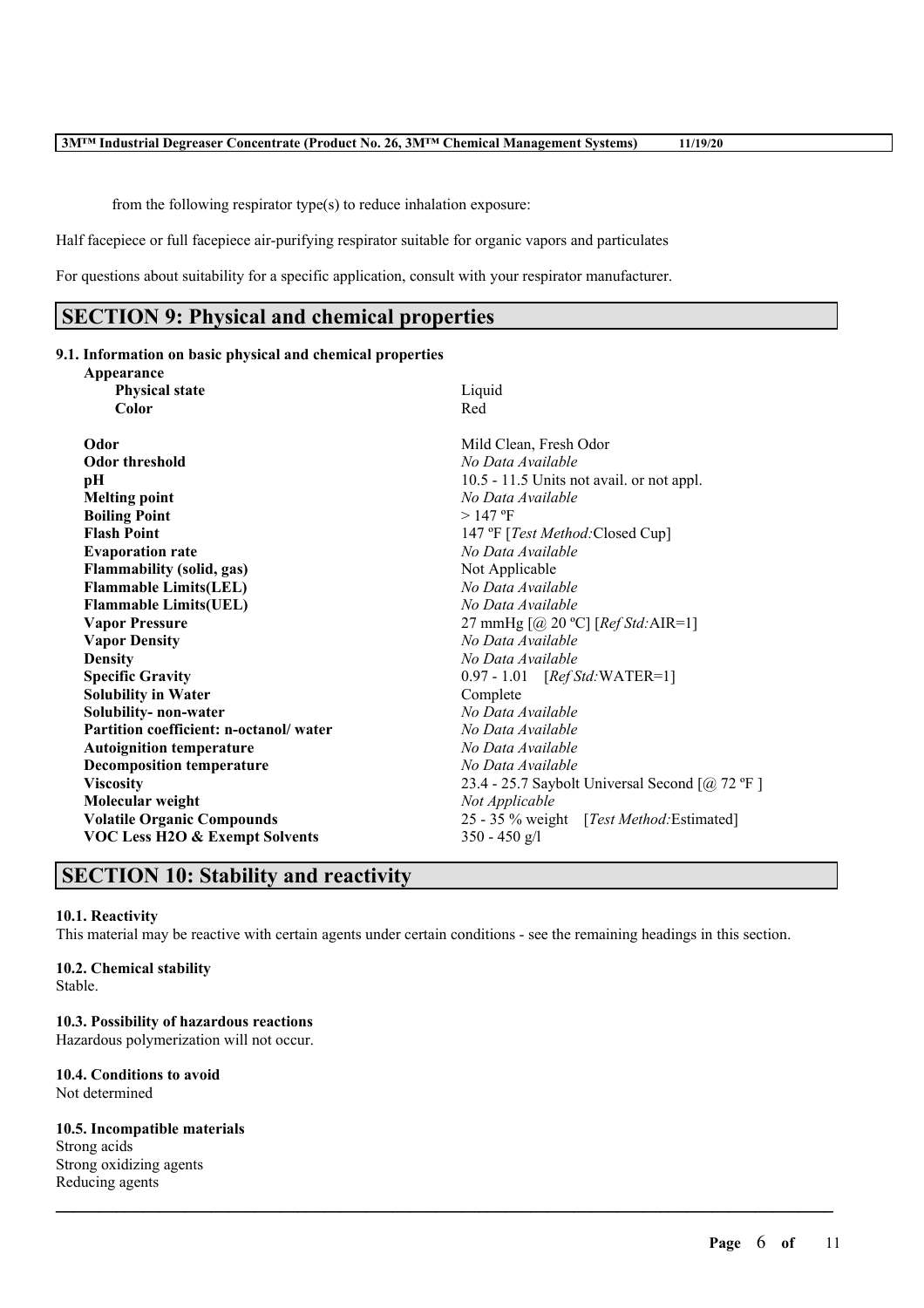## **10.6. Hazardous decomposition products**

**Substance Condition** None known.

Refer to section 5.2 for hazardous decomposition products during combustion.

# **SECTION 11: Toxicological information**

The information below may not be consistent with the material classification in Section 2 if specific ingredient **classifications are mandated by a competent authority. In addition, toxicological data on ingredients may not be** reflected in the material classification and/or the signs and symptoms of exposure, because an ingredient may be present below the threshold for labeling, an ingredient may not be available for exposure, or the data may not be **relevant to the material as a whole.**

**11.1. Information on Toxicological effects**

**Signs and Symptoms of Exposure**

Based on test data and/or information on the components, this material may produce the following health effects:

#### **Inhalation:**

Respiratory Tract Irritation: Signs/symptoms may include cough, sneezing, nasal discharge, headache, hoarseness, and nose and throat pain.

#### **Skin Contact:**

Corrosive (Skin Burns): Signs/symptoms may include localized redness, swelling, itching, intense pain, blistering, ulceration, and tissue destruction.

Allergic Skin Reaction (non-photo induced): Signs/symptoms may include redness, swelling, blistering, and itching.

## **Eye Contact:**

Corrosive (Eye Burns): Signs/symptoms may include cloudy appearance of the cornea, chemical burns, severe pain, tearing, ulcerations, significantly impaired vision or complete loss of vision.

## **Ingestion:**

May be harmful if swallowed.

Gastrointestinal Corrosion: Signs/symptoms may include severe mouth, throat and abdominal pain; nausea; vomiting; and diarrhea; blood in the feces and/or vomitus may also be seen.

May cause additional health effects (see below).

#### **Additional Health Effects:**

#### **Reproductive/Developmental Toxicity:**

Contains a chemical or chemicals which can cause birth defects or other reproductive harm.

### **Toxicological Data**

If a component is disclosed in section 3 but does not appear in a table below, either no data are available for that endpoint or the data are not sufficient for classification.

## **Acute Toxicity**

| Name                                   | - Kout | <b>Species</b> | 'alue<br>.                                                                   |
|----------------------------------------|--------|----------------|------------------------------------------------------------------------------|
| product<br>12222<br>urau -<br>. .<br>. | Dermal |                | .000<br><b>CONTRACTOR</b><br>mg/kg<br>calculated<br>available:<br>data<br>N0 |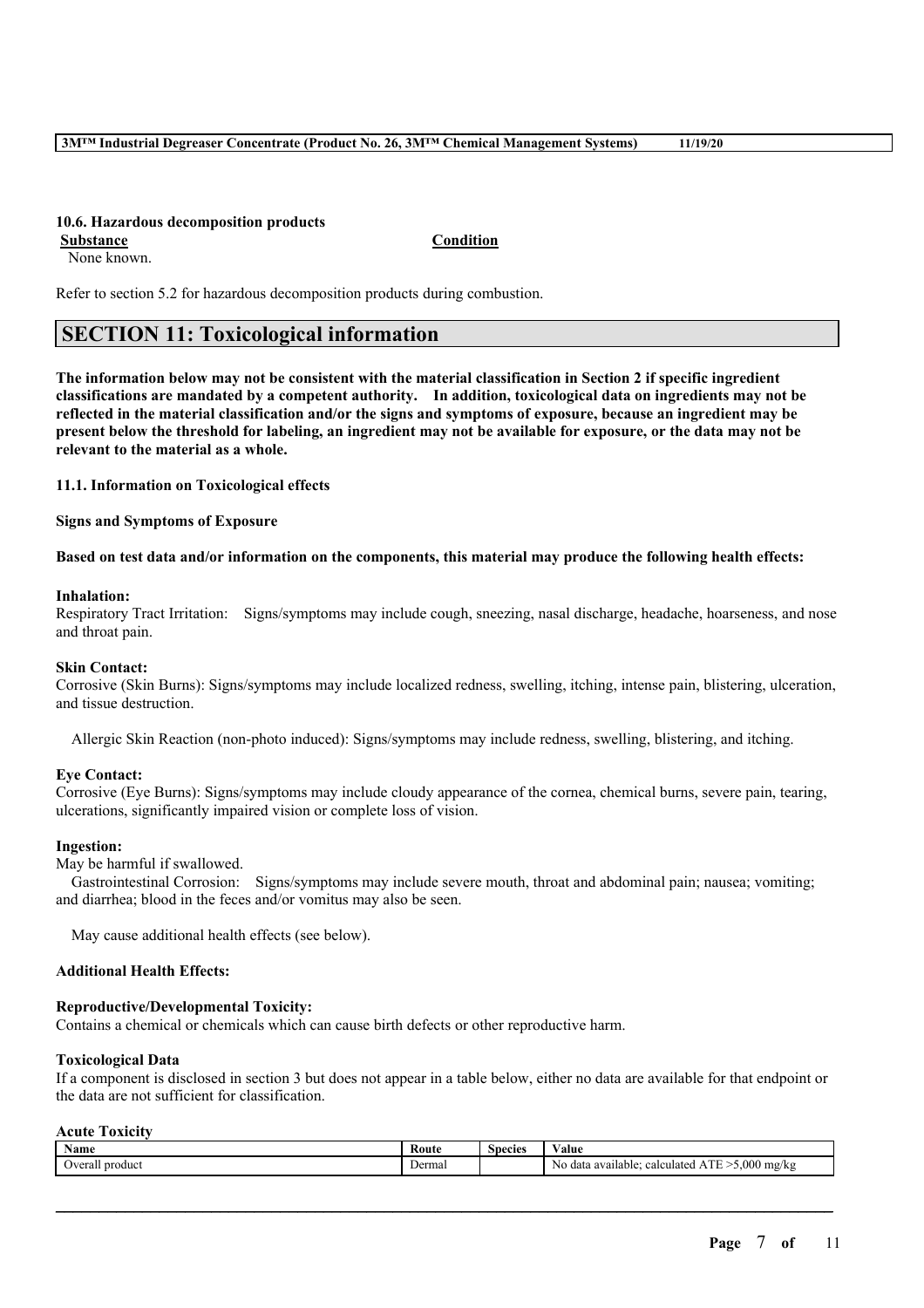## **3M™ Industrial Degreaser Concentrate (Product No. 26, 3M™ Chemical Management Systems) 11/19/20**

| Overall product                            | Ingestion   |        | No data available; calculated ATE2,000 - 5,000 mg/kg |
|--------------------------------------------|-------------|--------|------------------------------------------------------|
| 2-AMINOISOBUTANOL                          | Dermal      | Rabbit | $LD50 > 2,000$ mg/kg                                 |
| 2-AMINOISOBUTANOL                          | Ingestion   | Rat    | LD50 2,900 mg/kg                                     |
| 2-(2-ETHYLHEXYLOXY)ETHANOL                 | Dermal      | Rabbit | $LD50$ 2,120 mg/kg                                   |
| 2-(2-ETHYLHEXYLOXY)ETHANOL                 | Ingestion   | Rat    | LD50<br>$3,080$ mg/kg                                |
| ISOPROPYL ALCOHOL                          | Dermal      | Rabbit | $12,870$ mg/kg<br>LD50                               |
| <b>ISOPROPYL ALCOHOL</b>                   | Inhalation- | Rat    | $LC50$ 72.6 mg/l                                     |
|                                            | Vapor (4    |        |                                                      |
|                                            | hours)      |        |                                                      |
| ISOPROPYL ALCOHOL                          | Ingestion   | Rat    | LD50 $4,710$ mg/kg                                   |
| DIETHYLENE GLYCOL MONO(2-ETHYLHEXYL) ETHER | Dermal      | Rabbit | LD50<br>$2,310 \text{ mg/kg}$                        |
| DIETHYLENE GLYCOL MONO(2-ETHYLHEXYL) ETHER | Ingestion   | Rat    | LD50<br>$5.110$ mg/kg                                |

ATE = acute toxicity estimate

#### **Skin Corrosion/Irritation**

| Name              | <b>Species</b> | Value                     |
|-------------------|----------------|---------------------------|
|                   |                |                           |
| 2-AMINOISOBUTANOL | Rabbit         | Irritant                  |
| ISOPROPYL ALCOHOL | Multiple       | No significant irritation |
|                   | anımal         |                           |
|                   | species        |                           |

## **Serious Eye Damage/Irritation**

| Name              | <b>Species</b> | Value           |
|-------------------|----------------|-----------------|
| 2-AMINOISOBUTANOL | Rabbit         | Corrosive       |
| ISOPROPYL ALCOHOL | Rabbit         | Severe irritant |

## **Skin Sensitization**

| <b>Name</b>       | <b>Species</b> | Value          |
|-------------------|----------------|----------------|
| 2-AMINOISOBUTANOL | Guinea         | Not classified |
|                   | pig            |                |
| ISOPROPYL ALCOHOL | Guinea         | Not classified |
|                   | pig            |                |

#### **Respiratory Sensitization**

For the component/components, either no data are currently available or the data are not sufficient for classification.

#### **Germ Cell Mutagenicity**

| Name              | Route    | Value         |
|-------------------|----------|---------------|
|                   |          |               |
| 2-AMINOISOBUTANOL | In Vitro | Not mutagenic |
| 2-AMINOISOBUTANOL | In vivo  | Not mutagenic |
| ISOPROPYL ALCOHOL | In Vitro | Not mutagenic |
| ISOPROPYL ALCOHOL | In vivo  | Not mutagenic |

### **Carcinogenicity**

| Name                              | Route      | Species | ⁄ alue                                                                                  |
|-----------------------------------|------------|---------|-----------------------------------------------------------------------------------------|
| COHOL<br><b>ISOPROPYI</b><br>ALC. | Inhalation | Rat     | . but the data are not<br>Some positive data exist.<br>tor classification<br>sufficient |

## **Reproductive Toxicity**

## **Reproductive and/or Developmental Effects**

| Route     | Value                                  | <b>Species</b> | <b>Test Result</b> | <b>Exposure</b> |
|-----------|----------------------------------------|----------------|--------------------|-----------------|
|           |                                        |                |                    | <b>Duration</b> |
| Ingestion | Not classified for female reproduction | Rat            | <b>NOAEL 1.000</b> | premating       |
|           |                                        |                | mg/kg/day          | into lactation  |
| Ingestion | Not classified for male reproduction   | Rat            | <b>NOAEL 1.000</b> | 37 days         |
|           |                                        |                | mg/kg/day          |                 |
| Dermal    | Not classified for development         | Rat            | NOAEL 300          | during          |
|           |                                        |                |                    |                 |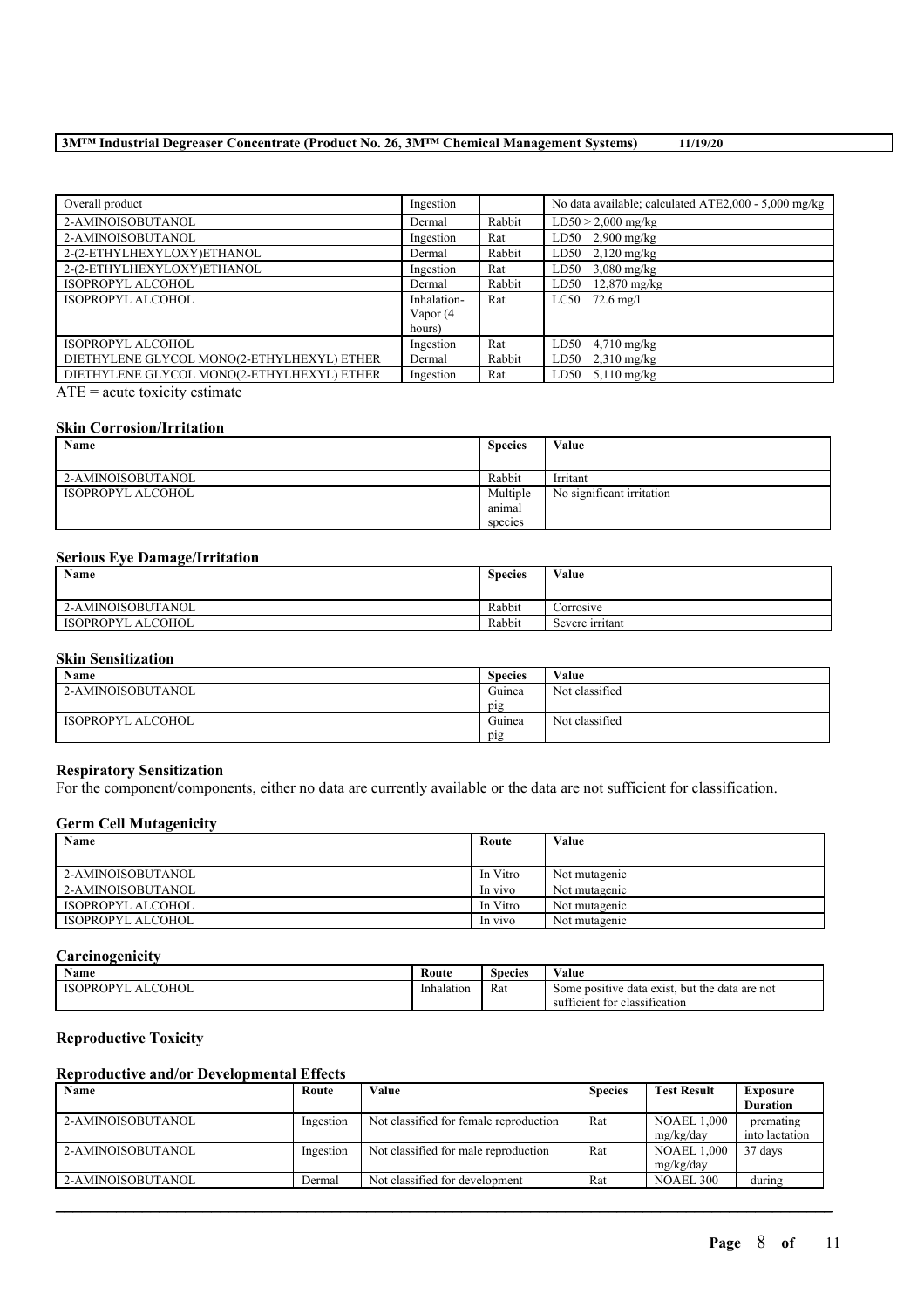## **3M™ Industrial Degreaser Concentrate (Product No. 26, 3M™ Chemical Management Systems) 11/19/20**

|                   |            |                                |     | mg/kg/day          | gestation      |
|-------------------|------------|--------------------------------|-----|--------------------|----------------|
| 2-AMINOISOBUTANOL | Ingestion  | Toxic to development           | Rat | <b>NOAEL 100</b>   | premating      |
|                   |            |                                |     | mg/kg/day          | into lactation |
| ISOPROPYL ALCOHOL | Ingestion  | Not classified for development | Rat | <b>NOAEL 400</b>   | during         |
|                   |            |                                |     | mg/kg/day          | organogenesi   |
|                   |            |                                |     |                    |                |
| ISOPROPYL ALCOHOL | Inhalation | Not classified for development | Rat | LOAEL <sub>9</sub> | during         |
|                   |            |                                |     | mg/l               | gestation      |

## **Target Organ(s)**

## **Specific Target Organ Toxicity - single exposure**

| Name                     | Route      | Target Organ(s)                      | Value                                                                              | <b>Species</b> | <b>Test Result</b>            | <b>Exposure</b><br><b>Duration</b> |
|--------------------------|------------|--------------------------------------|------------------------------------------------------------------------------------|----------------|-------------------------------|------------------------------------|
| 2-AMINOISOBUTANOL        | Inhalation | respiratory irritation               | Some positive data exist, but the<br>data are not sufficient for<br>classification | Mouse          | <b>NOAEL Not</b><br>available |                                    |
| ISOPROPYL ALCOHOL        | Inhalation | central nervous<br>system depression | May cause drowsiness or<br>dizziness                                               | Human          | <b>NOAEL Not</b><br>available |                                    |
| <b>ISOPROPYL ALCOHOL</b> | Inhalation | respiratory irritation               | Some positive data exist, but the<br>data are not sufficient for<br>classification | Human          | <b>NOAEL Not</b><br>available |                                    |
| ISOPROPYL ALCOHOL        | Inhalation | auditory system                      | Not classified                                                                     | Guinea<br>pig  | <b>NOAEL 13.4</b><br>mg/l     | 24 hours                           |
| ISOPROPYL ALCOHOL        | Ingestion  | central nervous<br>system depression | May cause drowsiness or<br>dizziness                                               | Human          | <b>NOAEL Not</b><br>available | poisoning<br>and/or abuse          |

## **Specific Target Organ Toxicity - repeated exposure**

| Name                     | Route      | Target Organ(s)       | Value                             | <b>Species</b> | <b>Test Result</b> | Exposure        |
|--------------------------|------------|-----------------------|-----------------------------------|----------------|--------------------|-----------------|
|                          |            |                       |                                   |                |                    | <b>Duration</b> |
| 2-AMINOISOBUTANOL        | Ingestion  | liver                 | Some positive data exist, but the | Rat            | <b>NOAEL 23</b>    | 90 days         |
|                          |            |                       | data are not sufficient for       |                | mg/kg/day          |                 |
|                          |            |                       | classification                    |                |                    |                 |
| 2-AMINOISOBUTANOL        | Ingestion  | blood   eyes   kidney | Not classified                    | Dog            | <b>NOAEL 2.8</b>   | 1 years         |
|                          |            | and/or bladder        |                                   |                | mg/kg/day          |                 |
| <b>ISOPROPYL ALCOHOL</b> | Inhalation | kidney and/or         | Not classified                    | Rat            | <b>NOAEL 12.3</b>  | 24 months       |
|                          |            | bladder               |                                   |                | mg/l               |                 |
| <b>ISOPROPYL ALCOHOL</b> | Inhalation | nervous system        | Not classified                    | Rat            | NOAEL 12           | 13 weeks        |
|                          |            |                       |                                   |                | mg/l               |                 |
| <b>ISOPROPYL ALCOHOL</b> | Ingestion  | kidney and/or         | Not classified                    | Rat            | <b>NOAEL 400</b>   | 12 weeks        |
|                          |            | bladder               |                                   |                | mg/kg/day          |                 |

## **Aspiration Hazard**

For the component/components, either no data are currently available or the data are not sufficient for classification.

Please contact the address or phone number listed on the first page of the SDS for additional toxicological information **on this material and/or its components.**

# **SECTION 12: Ecological information**

## **Ecotoxicological information**

Please contact the address or phone number listed on the first page of the SDS for additional ecotoxicological information on this material and/or its components.

## **Chemical fate information**

Please contact the address or phone number listed on the first page of the SDS for additional chemical fate information on this material and/or its components.

 $\mathcal{L}_\mathcal{L} = \mathcal{L}_\mathcal{L} = \mathcal{L}_\mathcal{L} = \mathcal{L}_\mathcal{L} = \mathcal{L}_\mathcal{L} = \mathcal{L}_\mathcal{L} = \mathcal{L}_\mathcal{L} = \mathcal{L}_\mathcal{L} = \mathcal{L}_\mathcal{L} = \mathcal{L}_\mathcal{L} = \mathcal{L}_\mathcal{L} = \mathcal{L}_\mathcal{L} = \mathcal{L}_\mathcal{L} = \mathcal{L}_\mathcal{L} = \mathcal{L}_\mathcal{L} = \mathcal{L}_\mathcal{L} = \mathcal{L}_\mathcal{L}$ 

# **SECTION 13: Disposal considerations**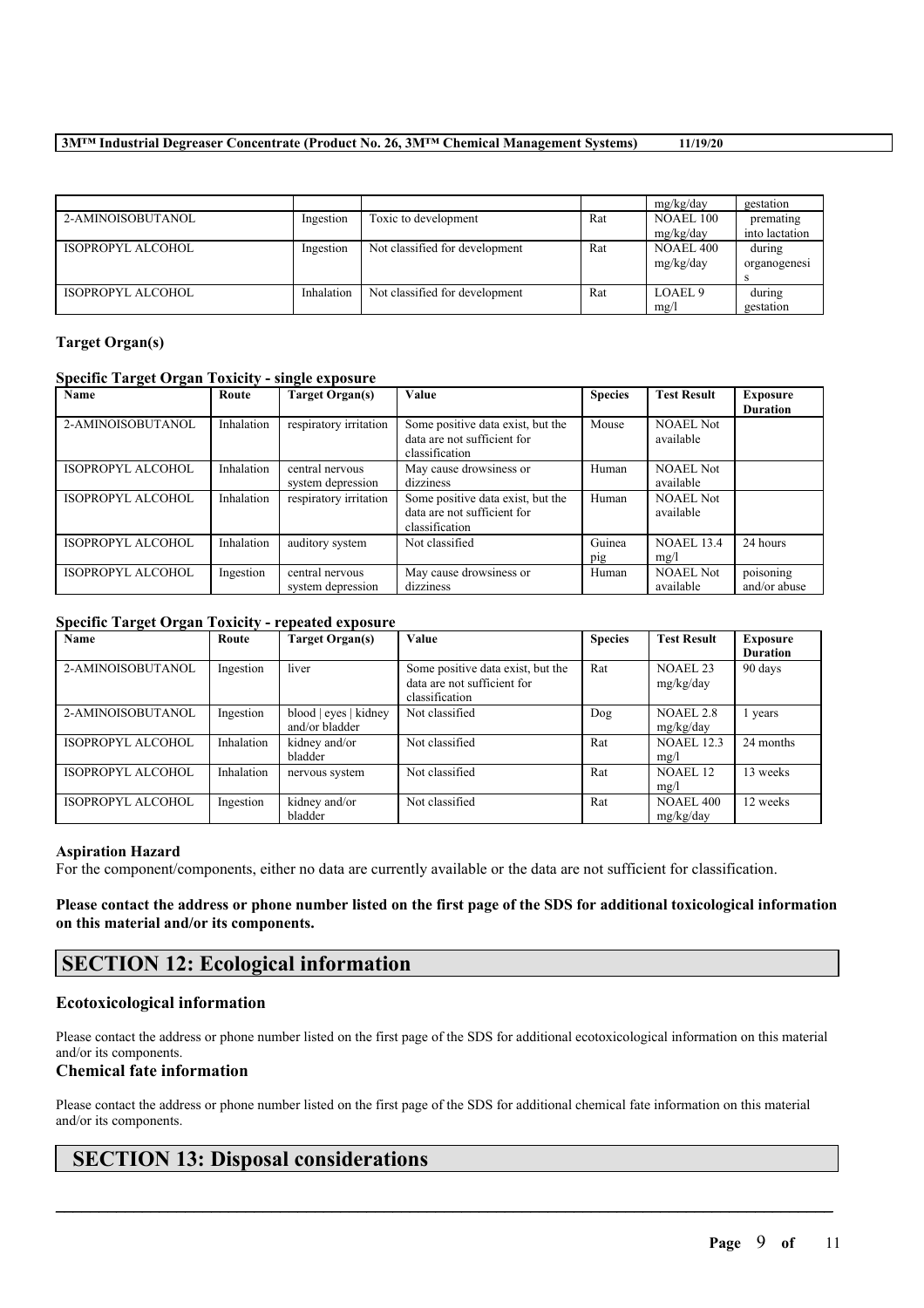| 3M <sup>™</sup> Industrial Degreaser Concentrate (Product No. 26, 3M <sup>™</sup> Chemical Management Systems)<br>11/19/20 |
|----------------------------------------------------------------------------------------------------------------------------|
|----------------------------------------------------------------------------------------------------------------------------|

## **13.1. Disposal methods**

Dispose of contents/ container in accordance with the local/regional/national/international regulations.

Incinerate in a permitted waste incineration facility. Proper destruction may require the use of additional fuel during incineration processes. As a disposal alternative, utilize an acceptable permitted waste disposal facility. Empty drums/barrels/containers used for transporting and handling hazardous chemicals (chemical substances/mixtures/preparations classified as Hazardous as per applicable regulations) shall be considered, stored, treated  $\&$  disposed of as hazardous wastes unless otherwise defined by applicable waste regulations. Consult with the respective regulating authorities to determine the available treatment and disposal facilities.

## **EPA Hazardous Waste Number (RCRA):** Not regulated

## **SECTION 14: Transport Information**

For Transport Information, please visit http://3M.com/Transportinfo or call 1-800-364-3577 or 651-737-6501.

# **SECTION 15: Regulatory information**

## **15.1. US Federal Regulations**

Contact 3M for more information.

#### **EPCRA 311/312 Hazard Classifications: Physical Hazards**

| а пуэклаг гладагчэ                              |
|-------------------------------------------------|
| Flammable (gases, aerosols, liquids, or solids) |
|                                                 |
| <b>Health Hazards</b>                           |
| Hazard Not Otherwise Classified (HNOC)          |
| Reproductive toxicity                           |
| Respiratory or Skin Sensitization               |
| Serious eye damage or eye irritation            |
| Skin Corrosion or Irritation                    |

## **15.2. State Regulations**

Contact 3M for more information.

## **15.3. Chemical Inventories**

The components of this product are in compliance with the new substance notification requirements of CEPA.

The components of this product are in compliance with the chemical notification requirements of TSCA. All required components of this product are listed on the active portion of the TSCA Inventory.

Contact 3M for more information.

## **15.4. International Regulations**

Contact 3M for more information.

**This SDS has been prepared to meet the U.S. OSHA Hazard Communication Standard, 29 CFR 1910.1200.**

 $\mathcal{L}_\mathcal{L} = \mathcal{L}_\mathcal{L} = \mathcal{L}_\mathcal{L} = \mathcal{L}_\mathcal{L} = \mathcal{L}_\mathcal{L} = \mathcal{L}_\mathcal{L} = \mathcal{L}_\mathcal{L} = \mathcal{L}_\mathcal{L} = \mathcal{L}_\mathcal{L} = \mathcal{L}_\mathcal{L} = \mathcal{L}_\mathcal{L} = \mathcal{L}_\mathcal{L} = \mathcal{L}_\mathcal{L} = \mathcal{L}_\mathcal{L} = \mathcal{L}_\mathcal{L} = \mathcal{L}_\mathcal{L} = \mathcal{L}_\mathcal{L}$ 

# **SECTION 16: Other information**

## **NFPA Hazard Classification**